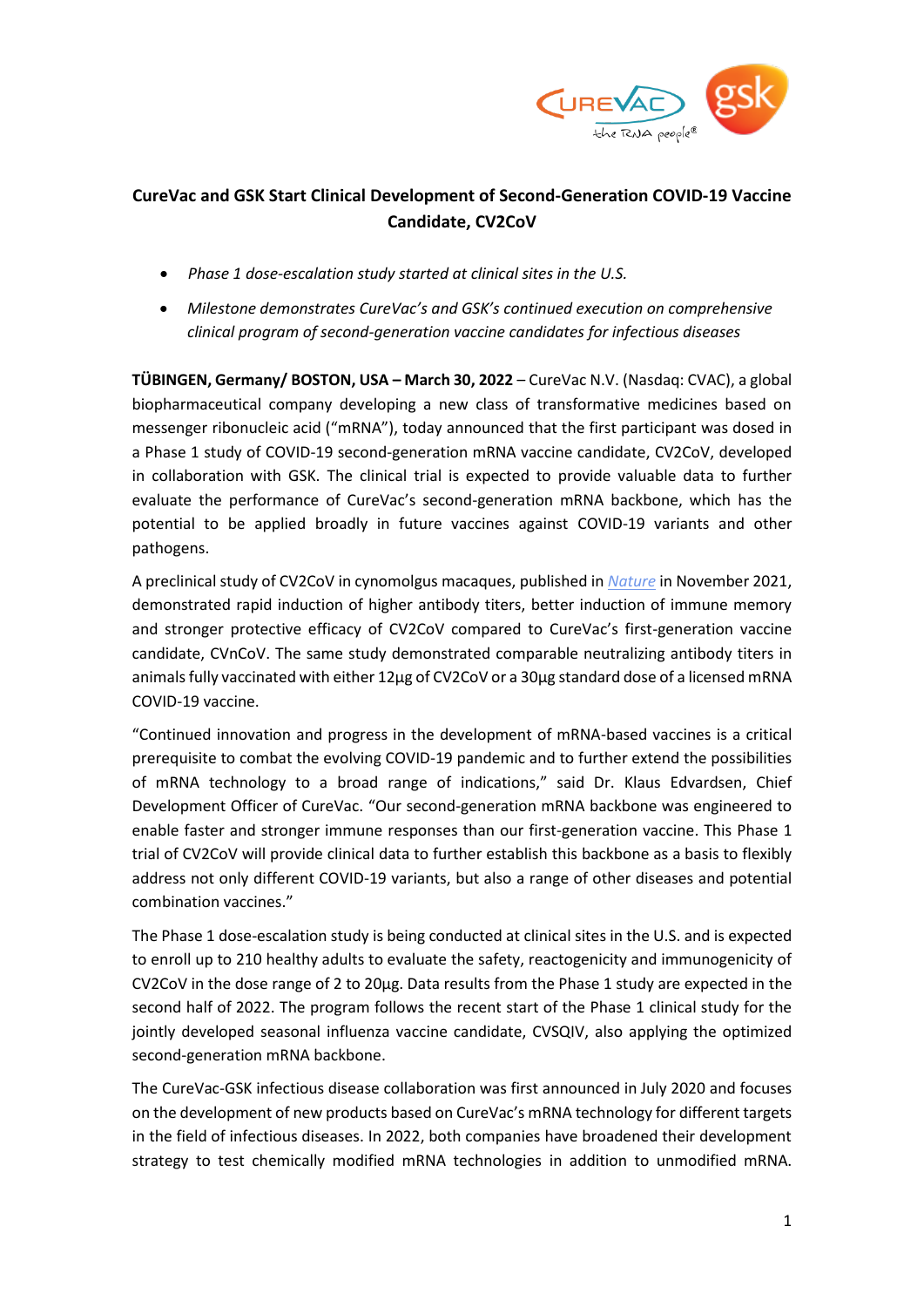

Clinical programs with chemically modified mRNA for COVID-19 and influenza are expected to start later this year.

## **About CV2CoV**

CV2CoV is CureVac's first COVID-19 vaccine candidate based on the advanced secondgeneration mRNA backbone from the broad second-generation program, currently developed in collaboration with GSK. The vaccine candidate is a non-chemically modified mRNA, encoding the prefusion stabilized full-length spike protein of the SARS-CoV-2 virus, and formulated within Lipid Nanoparticles (LNPs). CV2CoV was engineered with specifically optimized non-coding regions to exhibit improved mRNA translation for increased and extended protein expression compared to the first-generation mRNA backbone. A clinical study to test the use of chemically modified mRNA is expected to begin later this year.

# **About CureVac**

CureVac is a global biopharmaceutical company in the field of messenger RNA (mRNA) technology, with more than 20 years of expertise in developing, optimizing and manufacturing this versatile biological molecule for medical purposes. The principle of CureVac's proprietary technology is the use of optimized mRNA as a data carrier to instruct the human body to produce its own proteins capable of fighting a broad range of diseases. In July 2020, CureVac entered into a collaboration with GSK to jointly develop new products in prophylactic vaccines for infectious diseases based on CureVac's second-generation mRNA technology. This collaboration was later extended to the development of second-generation COVID-19 vaccine candidates and modified mRNA vaccine technologies. Based on its proprietary technology, CureVac has built a deep clinical pipeline across the areas of prophylactic vaccines, cancer therapies, antibody therapies, and the treatment of rare diseases. CureVac had its initial public offering on the New York Nasdaq in August 2020. It is headquartered in Tübingen, Germany, and employs more than 900 people acrossits sites in Tübingen, Frankfurt, and Boston, USA. Further information can be found at [www.curevac.com.](http://www.curevac.com/)

### **CureVac Investor Relations Contact**

Dr. Sarah Fakih, Vice President Corporate Communications and Investor Relations CureVac, Tübingen, Germany T: +49 7071 9883-1298 M: +49 160 90 496949 [sarah.fakih@curevac.com](mailto:sarah.fakih@curevac.com)

### **CureVac Media Contact**

Bettina Jödicke-Braas, Manager Communications CureVac, Tübingen, Germany T: +49 7071 9883-1087 [bettina.joedicke-braas@curevac.com](mailto:bettina.joedicke-braas@curevac.com)